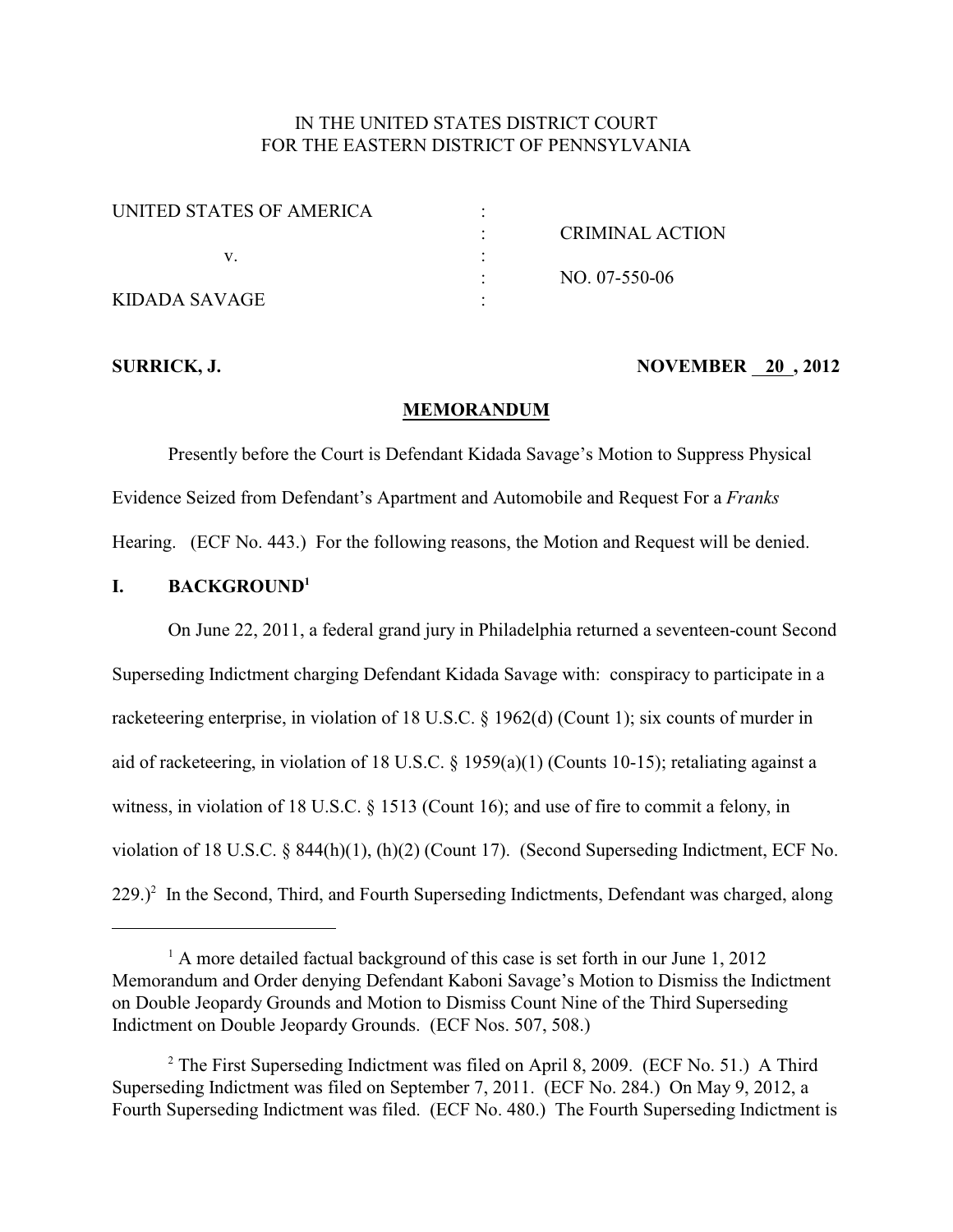with three co-defendants — her brother Kaboni Savage, Robert Merritt, and Steven Northington.<sup>3</sup> On March 14, 2011, the Government filed a Notice of Intent to Seek the Death Penalty against Kaboni Savage, Robert Merritt, and Steven Northington pursuant to 18 U.S.C. §§ 3591, *et seq*. (ECF Nos. 196, 197, 198.) The Government is not seeking the death penalty for Kidada Savage.

The Fourth Superseding Indictment alleges that Defendant was an enforcer for Kaboni Savage's drug organization who participated in murders, murder conspiracy, arson, conspiracy to distribute controlled substances, witness tampering, and witness retaliation. (Fourth Superseding Indictment 9, ECF No. 480.) Specifically, the Fourth Superseding Indictment alleges that Defendant: threatened a number of potential witnesses and their families related to possible testimony against her brother,<sup>4</sup> enabled threats being issued to witnesses by serving as a conduit and performing research on witnesses and their families (*id.* at 23-24), contributed names to the Internet website "whosarat.com" (*id.* at 28-29), and conspired with others and facilitated the arson-murders of six individuals, including four children, at witness Coleman's home, located at 3256 North Sixth Street, Philadelphia, Pennsylvania (*id.* at 21-23).<sup>5</sup>

almost identical to the Third Superseding Indictment, except for four minor changes, which include rearranging three covert acts in chronological order, changing the dates of two overt acts, and changing the initials of one cooperating co-conspirator.

<sup>&</sup>lt;sup>3</sup> Lamont Lewis was charged in the First Superseding Indictment. Lewis entered a guilty plea on April 21, 2011.

<sup>&</sup>lt;sup>4</sup> These individuals included Eugene Coleman (Fourth Superseding Indictment 16-17), Coleman's brother (*id.* at 18), and Craig Oliver's sister (*id.* at 19).

<sup>&</sup>lt;sup>5</sup> The Fourth Superseding Indictment alleges that Savage and Defendant solicited and ordered Lewis and Merritt to set fire to Coleman's home in retaliation for Coleman's cooperation with the Government and testimony before the federal grand jury related to Savage's 2005 federal drug conspiracy trial. (*Id.* at 21.) Six people were killed in the fire. (*Id.*)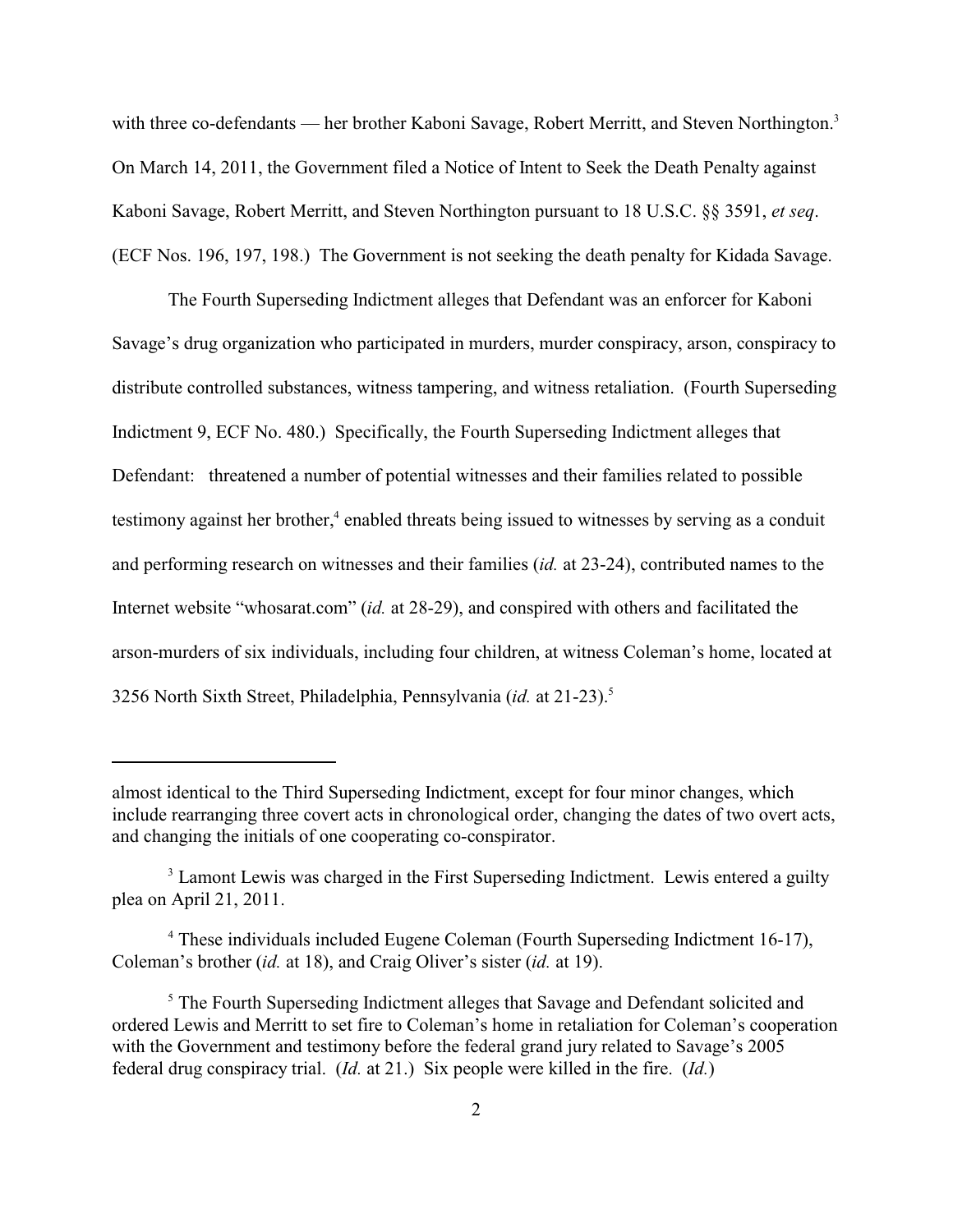Pursuant to the Second Superseding Indictment and a bench warrant issued by the Honorable Elizabeth T. Hey, United States Magistrate Judge (Order for Bench Warrant, ECF No. 231), Defendant was arrested on June 22, 2011. (Def.'s Mot. Preclude Death Penalty 6, ECF No. 336.) On March 30, 2012, Defendant filed the instant Motion to Suppress Physical Evidence Seized From Her Apartment and From the Search of Her 2005 Nissan Altima and to Request a *Franks* Hearing. (Def.'s Suppression Mot., ECF No. 443.) The Government filed an Omnibus Response in Opposition to Defendants' Motions to Suppress Physical Evidence Obtained Pursuant to Valid Search Warrants. (Gov't's Resp., ECF No. 466.)

A suppression hearing was held on June 11 and 12, 2012. (Min. Entries, ECF No. 516, 519.) At the hearing, the Government presented testimony from Kevin Lewis, a Special Agent with the Federal Bureau of Investigation ("FBI"). (June 11, 2012 Hr'g Tr. 10 (on file with Court).) Special Agent Lewis has been the case agent for the FBI investigation into the Kaboni Savage Organization ("KSO") for the past thirteen years. (*Id.* at 11.) As case agent, Special Agent Lewis was heavily involved in wiretap applications and field work related to the KSO investigation. (*Id.* at 11, 36, 231-48.) Defendant offered no evidence or testimony at the suppression hearings.

The testimony of Special Agent Lewis was credible.

### **II. FINDINGS OF FACT**

On June 22, 2011, a federal grand jury returned a seventeen-count Second Superseding Indictment, which charged Defendant with nine separate counts. (Second Superseding Indictment.) As part of the Second Superseding Indictment, the grand jury issued a Notice of Forfeiture. (*Id.* at 63-64.) Without identifying specific real property subject to forfeiture, the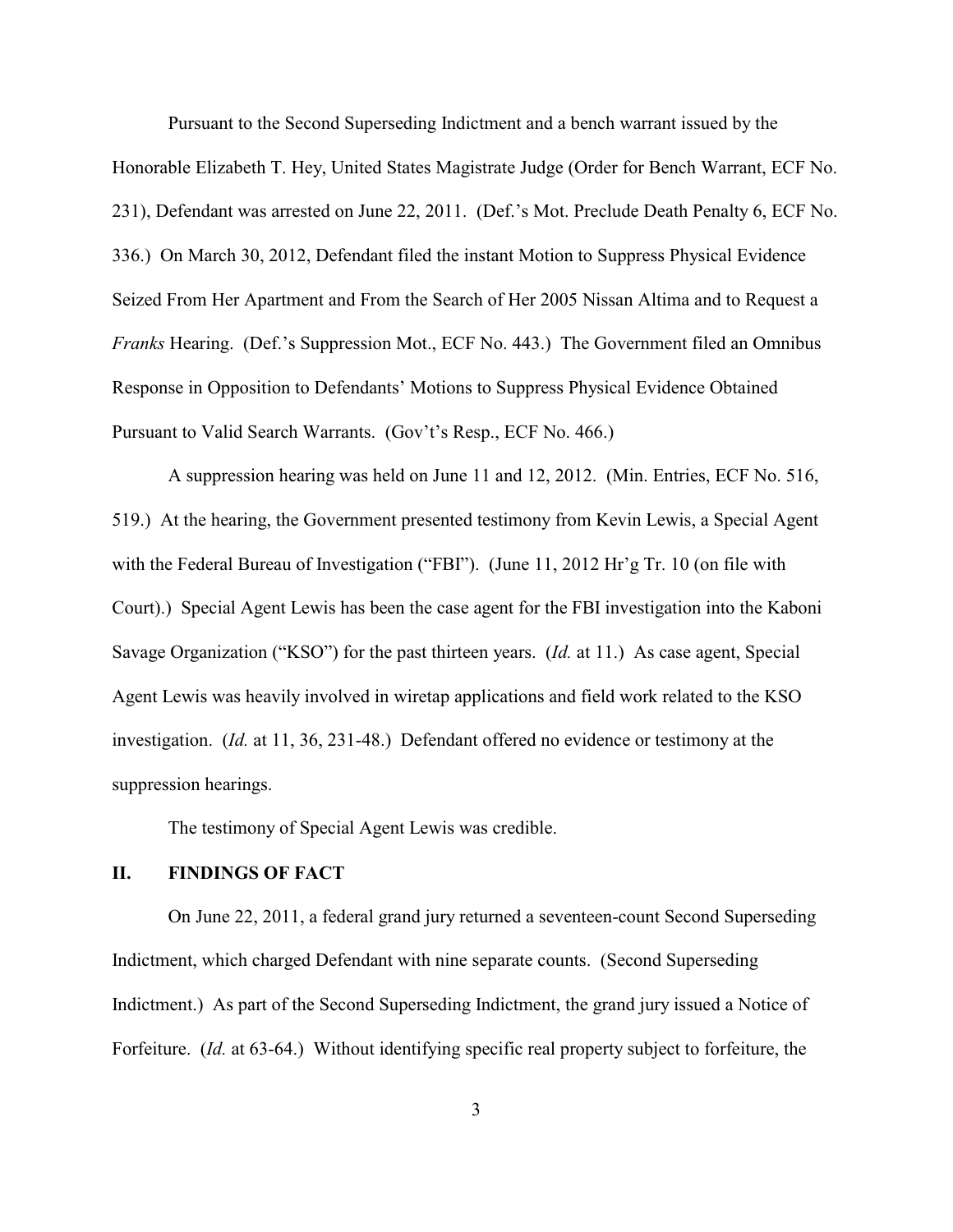Notice indicated that Defendant shall forfeit "any property constituting, or derived from, any proceeds obtained, directly or indirectly, from racketeering activity or unlawful debt collection in violation of Section 1962." (*Id.* at 64.) The Notice of Forfeiture was filed pursuant to, and tracked the language of, 18 U.S.C. § 1963(a). (*Id.*)

Following the grand jury's return of the Second Superseding Indictment and Notice of Forfeiture on June 22, 2011, Special Agent Lewis, his partner, Tom Zielinski, a Detective in the Philadelphia District Attorney's Office, and Philadelphia Police Department Homicide Detective Kenneth Rossiter went to Dresher, Pennsylvania to arrest Defendant at her place of employment, Prudential Annuities. (June 11 Hr'g Tr. 74, 162, 229-30, 239.) Although Special Agent Lewis intended to arrest Defendant the following day, he expedited the process due to attention from the media, which he believed might increase the risk of flight. (*Id.* at 249.) Before effectuating the arrest, Special Agent Lewis contacted a representative in the Human Resources Department of Prudential to discuss the situation. (*Id.* at 230.) Special Agent Lewis arrived at Prudential's facilities at approximately 1:00 p.m. and met with Defendant in a conference room. (*Id.* at 230- 31, 250.) At that time, Special Agent Lewis informed Defendant that she was under arrest and placed her in handcuffs. (*Id.* at 230-31, 251.) During this initial period, Defendant was kept in a separate room while Special Agent Lewis attempted to arrange a disruption free exit from the facility. (*Id.*) Unprovoked, Defendant repeatedly asked Special Agent Lewis why he would believe a "Syruphead." (*Id.* at 230-31.) Defendant was talking about Lamont Lewis. (*Id.* at 231.) Defendant inquired about her property at Prudential, including her vehicle, a Nissan Altima, VIN No. 1N4AL11D95C171002, which had been purchased in 2004. (*Id.* at 231-32, 257, 273.) Defendant said that she wanted to have someone come and pick up her vehicle. (*Id.*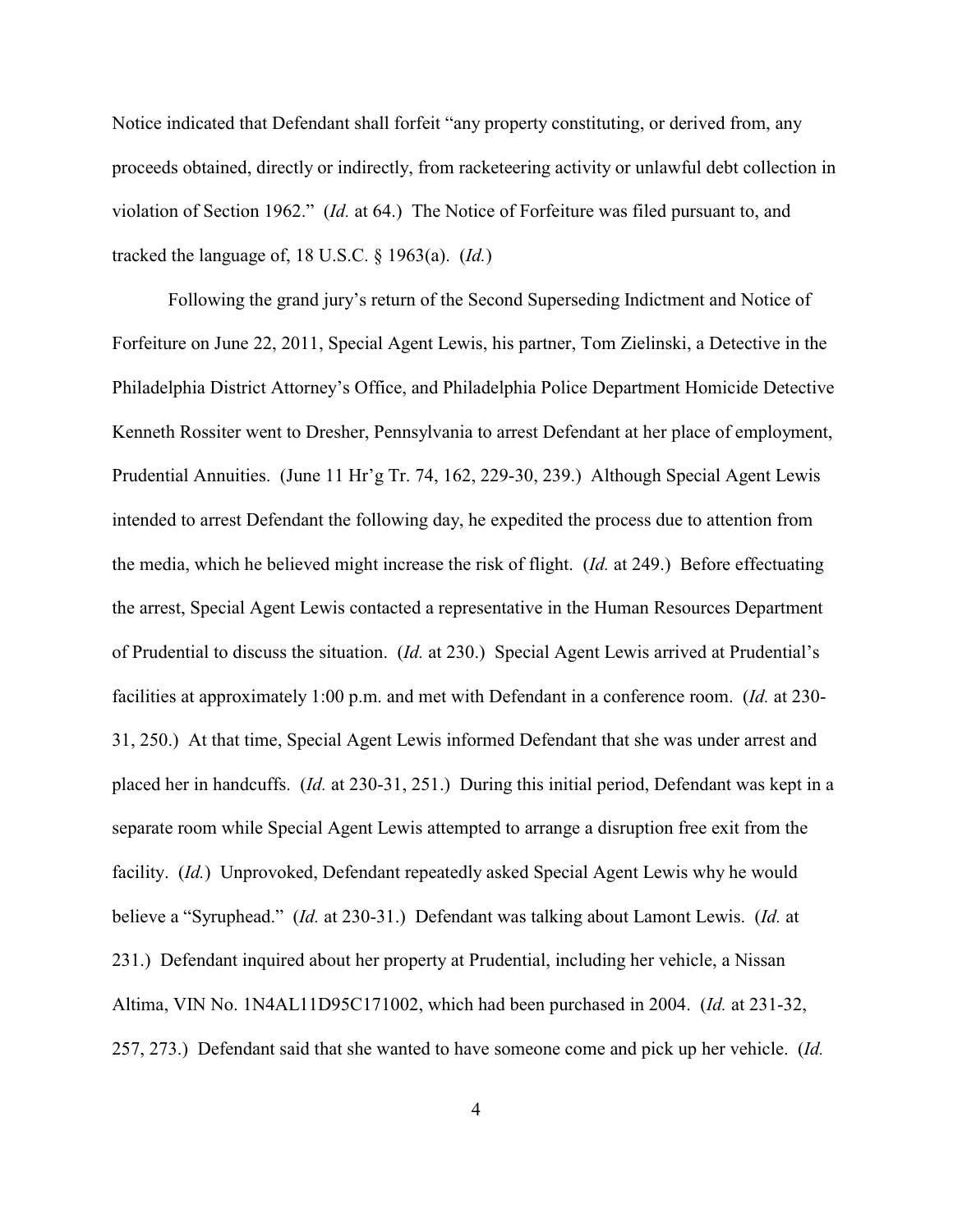at 231-32.) Special Agent Lewis replied to Defendant that her vehicle was being seized for forfeiture, and Defendant gave the keys to the vehicle to the law enforcement officials. (*Id.*)

Special Agent Lewis had concluded that Defendant's vehicle was subject to forfeiture as part of the proceeds of the KSO racketeering activity. (*Id.* at 232.) Specifically, Special Agent Lewis testified that "Kaboni Savage, during the course of the cell block wiretap, repeatedly told individuals that he had purchased that car for Kidada Savage, and Kidada Savage had told other witnesses that the car had been purchased for her by Kaboni Savage." (*Id.* at 233.) Savage's admissions regarding the purchase of the Altima for Defendant were made in recorded conversations through the toilet bowl in Savage's cell at the Federal Detention Center in Philadelphia. (*Id.* at 254-56.) At least one other witness confirmed Savage's purchase of the automobile on behalf of the Defendant. (*Id.*) Special Agent Lewis testified that individuals in the FBI's forfeiture department obtained records on Defendant's automobile and learned that the vehicle was originally registered in the name of Defendant's sister, Conchetta, but was changed to Defendant's name at some point. (*Id.* at 257.) Title documentation relating to Defendant's vehicle was obtained approximately one month before Defendant's arrest. (*Id.* at 259.)

In addition, Kaboni Savage had previously informed Special Agent Lewis that he had never held lawful employment. (*Id.* at 233.) From his time as the case agent investigating the KSO, Special Agent Lewis had known Kaboni Savage to earn income only by way of moving drugs or other illegal activity. (*Id.*) The information obtained by Special Agent Lewis with regard to the purchase of Defendant's automobile was from a combination of witness interviews, grand jury testimony, and wiretap evidence. (*Id.* at 271.)

Following her arrest, Defendant's automobile was transported to the basement of the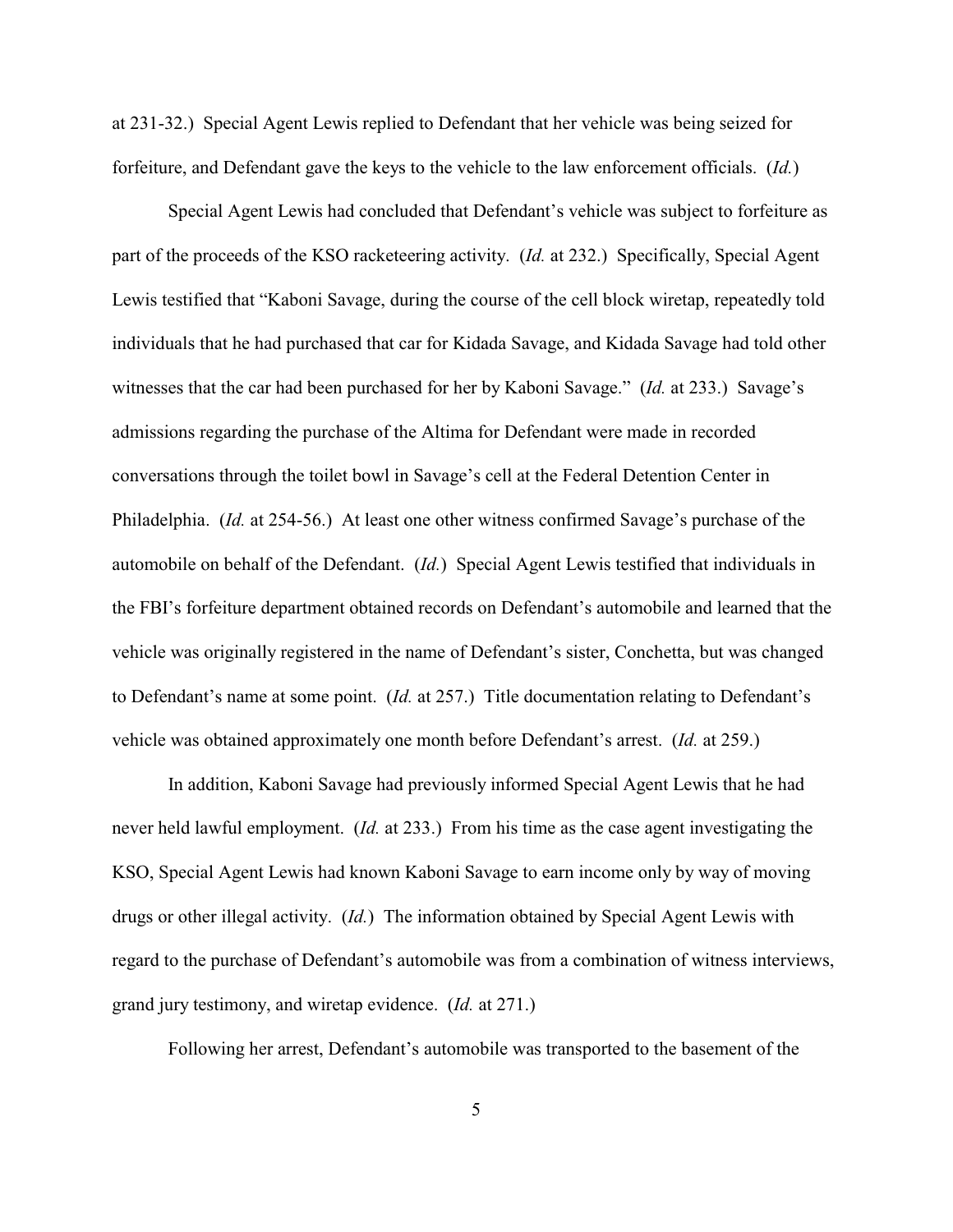Federal Building by an FBI agent. (*Id.*) Special Agent Lewis then directed another agent, Special Agent Bob Parks, to perform an inventory search of Defendant's vehicle. (*Id.* at 233-35.) Special Agent Lewis testified that it is the policy of the FBI to perform an inventory search of every vehicle seized by the FBI to ensure that the FBI can accurately account for property located in the automobile and to guarantee the safety of the facility in which the vehicle is being stored. (*Id.* at 234.) FBI policy does not limit where agents can search during an inventory search of a forfeited vehicle. (*Id.* at 275.)

During his inventory search of Defendant's vehicle, Special Agent Parks identified a piece of paper in the center console of the automobile, which contained the name of a witness known to him. *(Id.* at 235.) Special Agent Parks directed Detective Zielinkski's attention to this piece of paper. (*Id.*) Eventually, this evidence was shown to Special Agent Lewis. (*Id.*) Upon reviewing the paper recovered from Defendant's automobile, Special Agent Lewis noticed that the paper contained the name and address of multiple witnesses that had been involved in the 2005 federal drug conspiracy investigation into the KSO and who were potential witnesses in the current investigation into racketeering activity and related murders. (*Id.* at 236.)

In addition to the paper with witness names and addresses, the inventory search of Defendant's vehicle revealed a letter from Dawud Bey to Defendant, paperwork related to Defendant's purchase of a firearm, and a philly.com article, published on June 20, 2004, about a plea agreement involving Craig Oliver in the 2005 federal drug conspiracy case against Kaboni Savage. (*Id.* at 272.) In addition, Special Agent Lewis testified that the FBI was aware Defendant had purchased a firearm prior to her arrest, and that Defendant confirmed during post-arrest questioning that she owned a gun and that it was located at her residence. (*Id.* at 238.)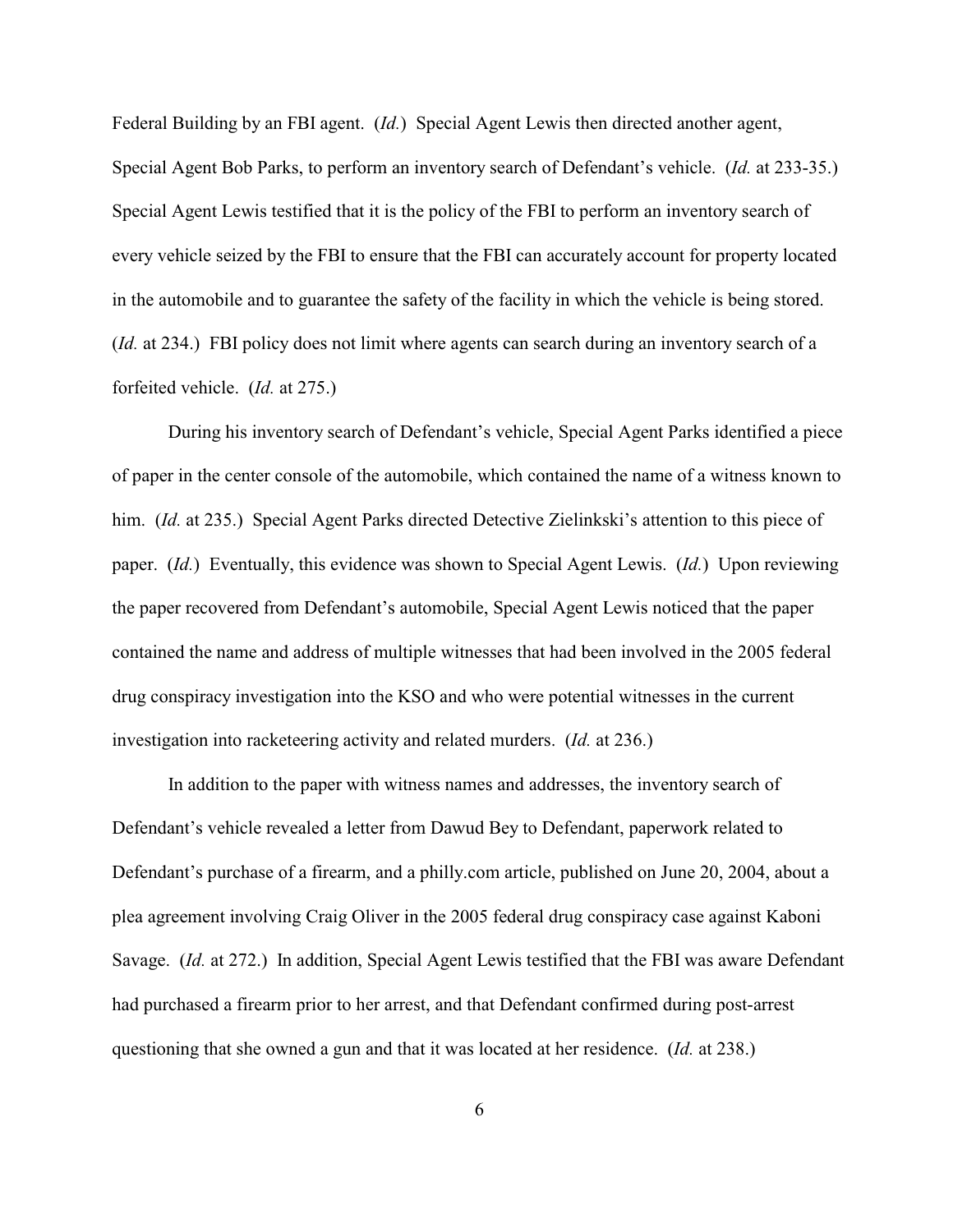On June 23, 2011, Special Agent Lewis drafted an Affidavit in support of a Search Warrant to search Defendant's home in Philadelphia, Pennsylvania. (Def.'s Suppression Mot. Ex. B.) That same day, the Search Warrant was issued by the Honorable M. Faith Angell, United States Magistrate Judge, to search Defendant's apartment for "notes and notebooks containing names and addresses of witnesses and their family members; computer hard drives, disks, thumb drives, zip drives, and electronic media containing names and addresses of witnesses and their family members; and a firearm." (Def.'s Suppression Mot. Ex. A.) Special Agent Lewis testified that the only new evidence that formed the basis of his Affidavit was the search of Defendant's vehicle and the transfer in title of the automobile from Conchetta Savage to Defendant. (June 11 Hr'g Tr. 274.) Defendant claims that the Government has yet to provide a true and correct copy of any receipts for property seized pursuant to the search of Defendant's apartment, but expects the Government to introduce items seized from the apartment at trial. (Def.'s Suppression Mot. 3- 4.)

#### **III. CONCLUSIONS OF LAW**

Defendant seeks to suppress evidence seized during the warrantless inventory search of her automobile and any evidence discovered during the search of her residence. Defendant advances two arguments in support of her Motion. First, she claims that the inventory search of her Altima was an illegal warrantless search conducted without a proper basis and was instead a pretext for an investigatory search. (Def.'s Suppression Mot. 4, 6-7.) Second, Defendant claims that the warrant obtained by the FBI to search her apartment was based on inadmissible evidence and an Affidavit rife with stale information and false statements. (*Id.* at 4-6, 7-9.) The Government responds that the search of Defendant's Altima was a valid inventory search conducted pursuant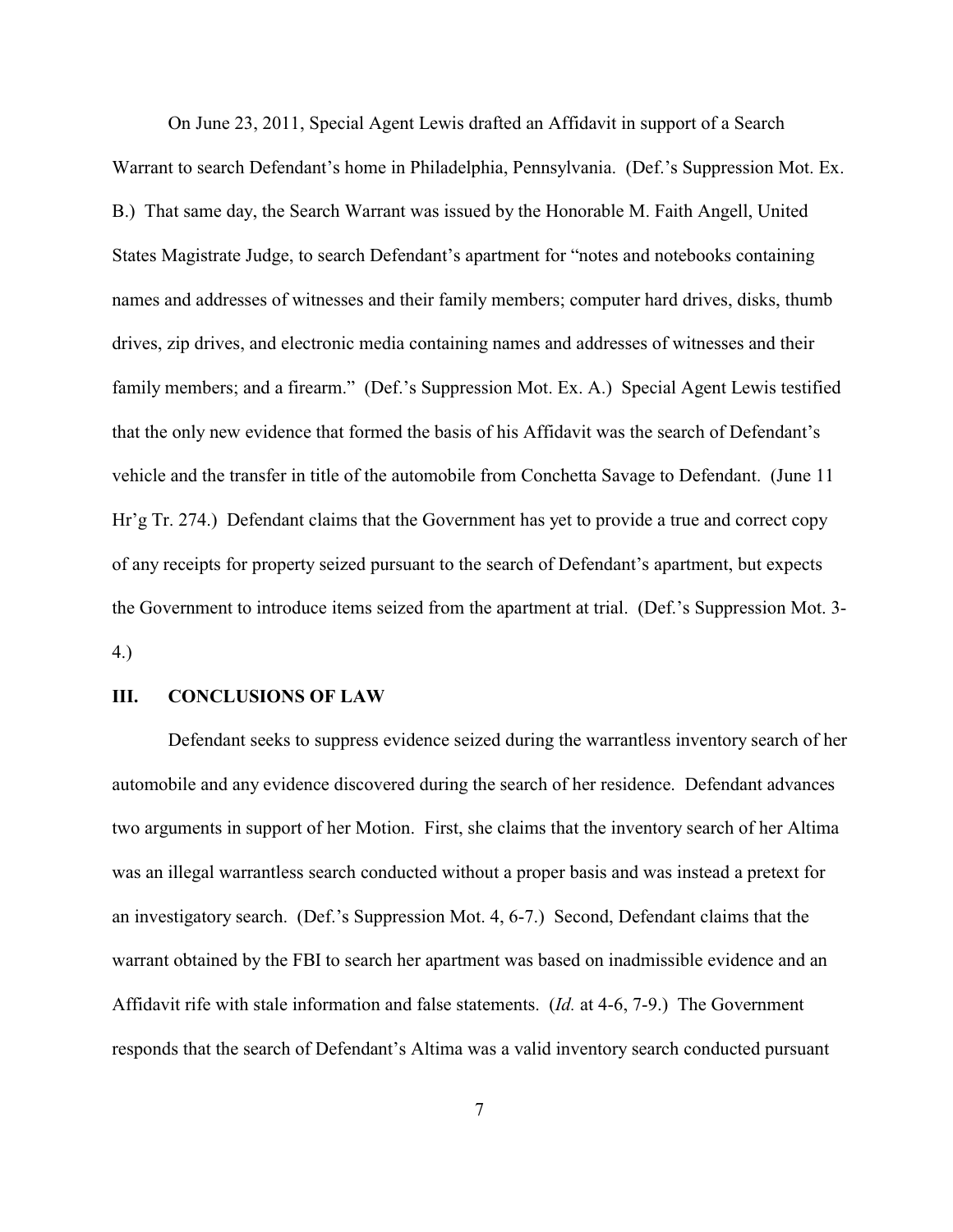to law enforcement protocol and that the Search Warrant for Defendant's apartment was issued based upon an accurate and detailed Affidavit, which provided more than sufficient probable cause to a neutral and detached magistrate. (Gov't's Resp. 15-20.)

## **A. The Warrantless Search of Defendant's Automobile Was a Valid Inventory Search**

The Fourth Amendment to the Constitution prohibits "unreasonable searches and seizures." U.S. Const. amend. IV. "Warrantless searches and seizures are presumptively unreasonable and are therefore prohibited under the Fourth Amendment, unless an exception applies." *United States v. Mundy*, 621 F.3d 283, 287 (3d Cir. 2010) (citing *California v. Acevedo*, 500 U.S. 565, 580 (1991)). The Government agrees that the search performed by the FBI was not pursuant to a warrant. (June 11 Hr'g Tr. 228.) Accordingly, the burden is on the Government to demonstrate that the search and seizure was reasonable. *United States v. Johnson*, 63 F.3d 242, 245 (3d Cir. 1995).

Out of necessity, courts have carved out broader guidelines when dealing with warrantless searches of automobiles. *South Dakota v. Opperman*, 428 U.S. 364, 367 (1976) ("[T]he inherent mobility of automobiles creates circumstances of such exigency that, as a practical necessity, rigorous enforcement of the warrant requirement is impossible."). Nevertheless, despite the distinctions between warrantless searches of the home and automobiles, "the word 'automobile' is not a talisman in whose presence the Fourth Amendment fades away and disappears." *Coolidge v. New Hampshire*, 403 U.S. 443, 461 (1971).

One exception to the Fourth Amendment's preference for warrants is for inventory searches of automobiles. *Colorado v. Bertine*, 479 U.S. 367, 371 (1987) ("[A]n inventory search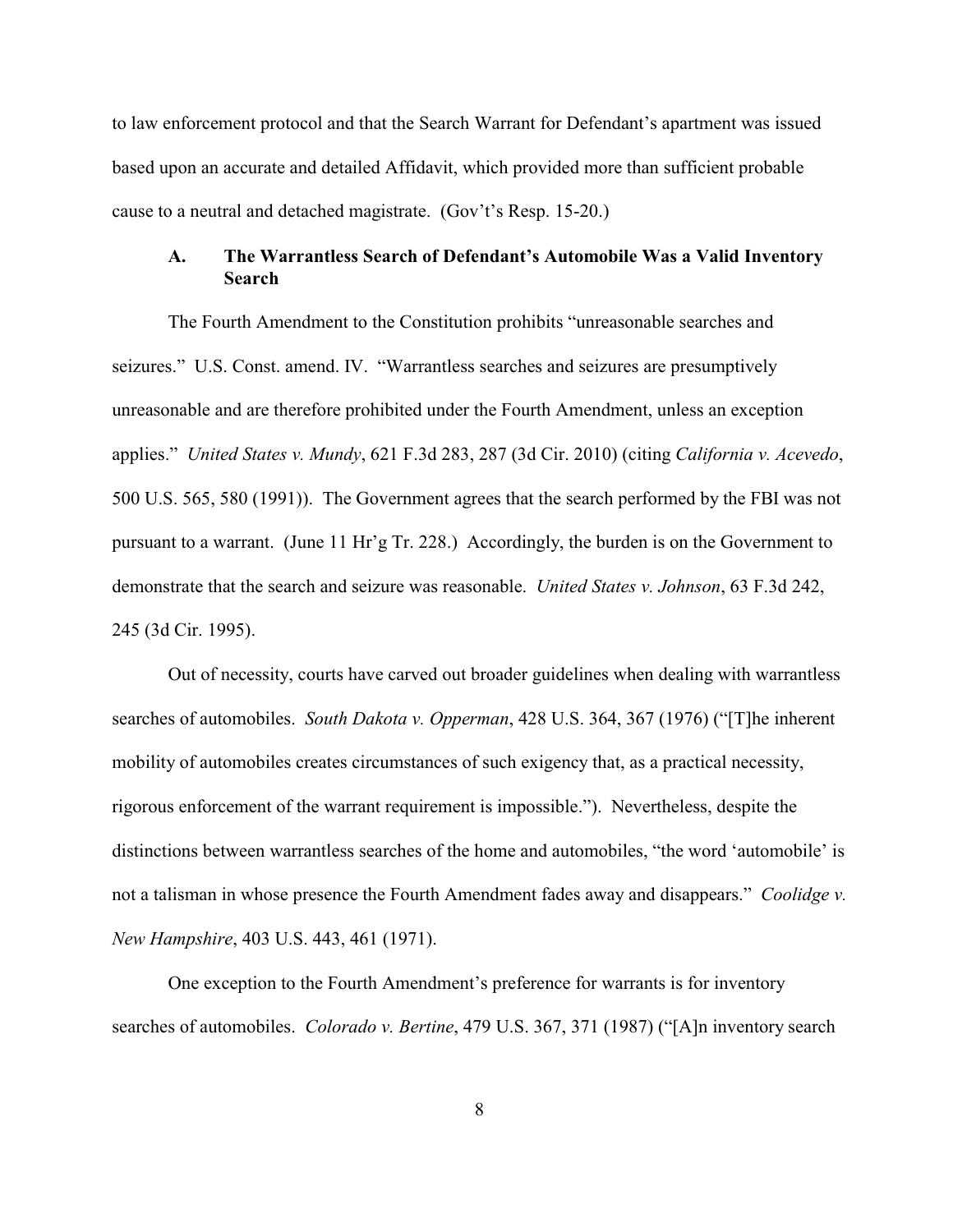may be 'reasonable' under the Fourth Amendment even though it is not conducted pursuant to a warrant based upon probable cause."). Inventory searches are justified on three "community caretaking" grounds: (1) the protection of the owner's property while it remains in police custody; (2) the protection of law enforcement officials from claims by the property owner; and (3) the protection of law enforcement officials from potential hazards in the impounded automobile. *United States v. Frank*, 864 F.2d 992, 1001-03 (3d Cir. 1988) (citing *Opperman*, 428 U.S. at 369). These "benign purposes" justify the inventory search so that "there is no significant danger of compromising the individual's legitimate expectation of privacy." *United States v. Abbott*, 584 F. Supp. 442, 446 (W.D. Pa. 1984) (describing the Supreme Court's holding in *Opperman*)).

#### *1. The Seizure of Defendant's Automobile Was Lawful*

The first inquiry is whether the FBI's post-arrest seizure of Defendant's automobile was lawful. *See United States v. Salmon*, 944 F.2d 1106, 1119 (3d Cir. 1991) (citing *United States v. Bush*, 647 F.2d 357, 366 (3d Cir. 1981)). Defendant was arrested on June 22, 2011 pursuant to the bench warrant issued that same day following the grand jury's return of a Second Superseding Indictment. The Second Superseding Indictment charged Defendant with nine separate counts of participating in a criminal enterprise, murder, arson, witness intimidation, and witness retaliation. Immediately following Defendant's arrest, her automobile, a Nissan Altima, was seized by the FBI and impounded at their facilities. (*See* Second Superseding Indictment.) The issue to be decided is whether the Second Superseding Indictment,<sup>6</sup> the Notice of Forfeiture, and evidence

 $6\,$  For the purposes of determining the validity of the Notice of Forfeiture and the ensuing seizure of Defendant's automobile, the Second Superseding Indictment, which served as the basis for Defendant's arrest and the Notice of Forfeiture, is operative.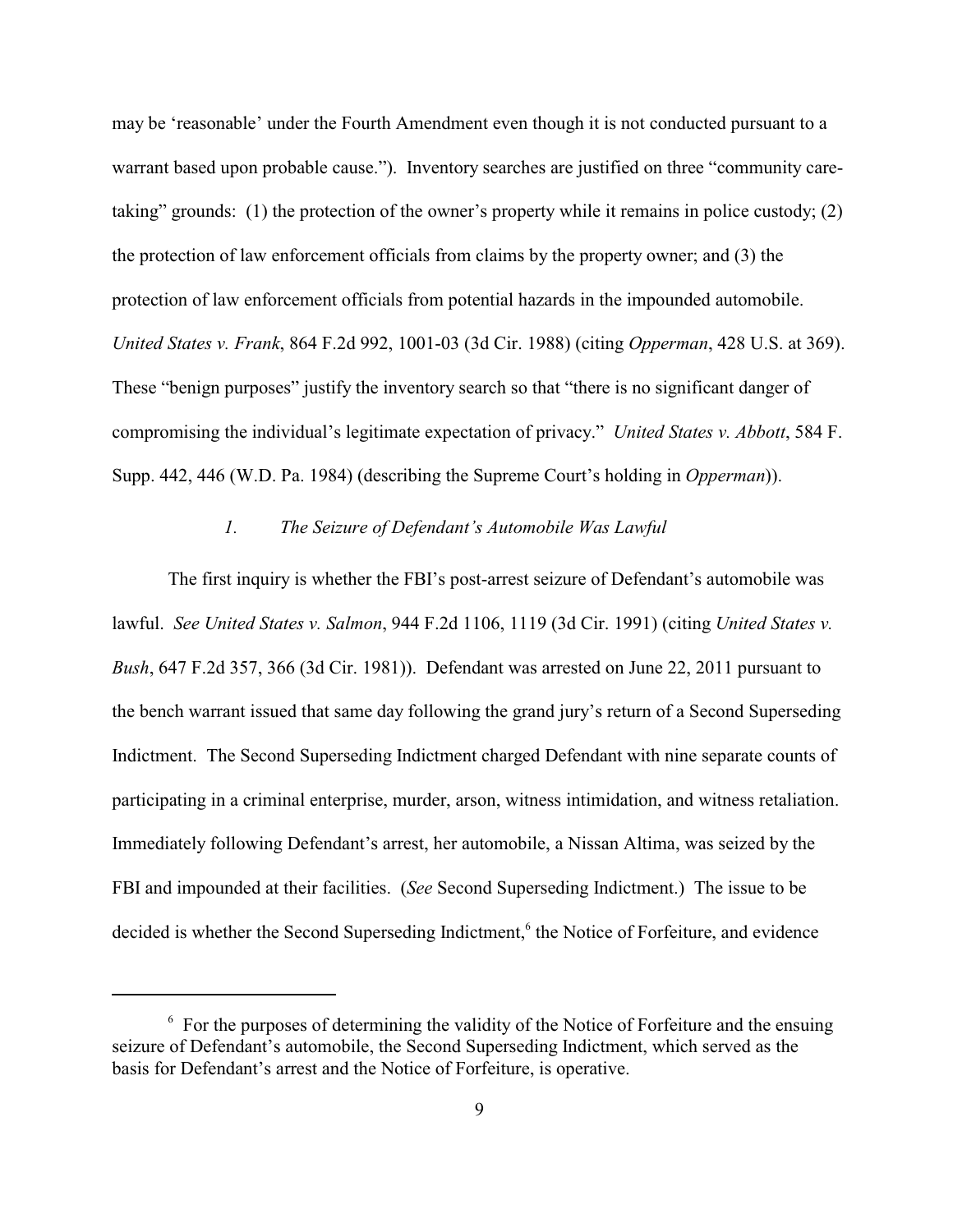forming the basis for those documents justified law enforcement officials' seizure of Defendant's automobile.

Forfeiture of property in a criminal matter requires that "the indictment or information contain[ ] notice to the defendant that the government will seek the forfeiture of property as part of any sentence in accordance with the applicable statute." Fed. R. Crim. P. 32.2(a). The applicable statute here is the Racketeer Influenced and Corrupt Organizations ("RICO") Act, 18 U.S.C. §§ 1961, *et seq*. A violation of Section 1963 requires forfeiture of "any property constituting, or derived from, any proceeds which the person obtained, directly or indirectly, from racketeering activity or unlawful debt collection in violation of section 1962." 18 U.S.C. § 1963(a)(3). "Racketeering activity" includes a long list of predicate criminal behavior. *See* 18 U.S.C. § 1961(1). Two acts of "racketeering activity," along with a showing of continuity and the threat of continued criminal activity, constitute a "pattern." *See United States v. Palfrey*, 499 F. Supp. 2d 34, 46 (D.D.C. 2007) (citing *H.J., Inc. v. Nw. Bell Tel. Co.*, 492 U.S. 229, 239 (1989)).

In this case, the Second Superseding Indictment details many criminal activities perpetrated by Defendant, constituting RICO predicates and establishing a pattern of racketeering activity. The alleged criminal activity includes the facilitation of murders, murder conspiracy, conspiracy to distribute controlled substances, witness tampering, and witness retaliation all in the service of the Savage drug distribution enterprise. (Second Superseding Indictment 9.) Pursuant to the alleged criminal conduct, the grand jury returned a Notice of Forfeiture, which generally mirrored Section 1963 and specifically alerted Defendant that she would forfeit any property derived from racketeering activity. (*Id.* at 63-64.)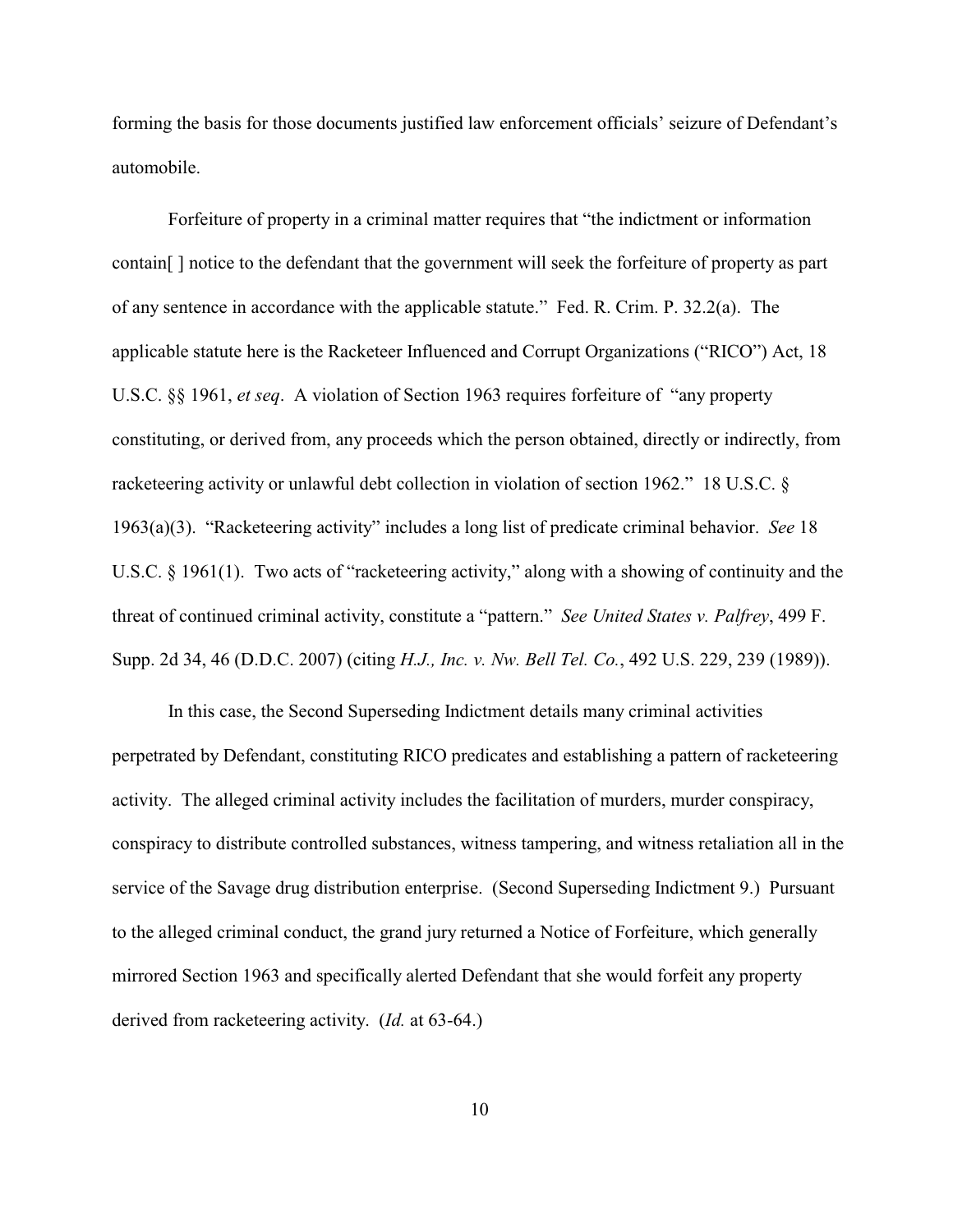The notice provided to a defendant need not "list all forfeitable interests in the indictment," *United States v. DeFries*, 129 F.3d 1293, 1315 n.17 (D.C. Cir. 1997), nor must the indictment establish a factual nexus between the charges and the unnamed property, *Palfrey*, 499 F. Supp. 2d at 48-49. *Cf. United States v. Sarbello*, 985 F.2d 716, 719-20 (3d Cir. 1993) (holding that forfeiture notice provided sufficient notice to defendant despite slight discrepancy between interrogatory in special verdict form and indictment). Rather, the grand jury need only find probable cause for the criminal charges when returning an indictment. *See United States v. Kaley*, 677 F.3d 1316, 1326 (11th Cir. 2012) (finding that a defendant may not challenge the sufficiency of the evidence supporting a grand jury's probable cause determination).

Prior to the grand jury returning the Second Superseding Indictment, the investigation into Savage, Defendant and the KSO revealed wiretap recordings where Savage "repeatedly told individuals that he had purchased that car for [Defendant], and [Defendant] had told other witnesses that that car had been purchased for her by Kaboni Savage." (June 11 Hr'g Tr. 233.) At least one witness informed Special Agent Lewis of this. (*Id.* at 233-34.) Throughout the course of the investigation, Special Agent Lewis had never known Savage to have any means of legitimate employment. (*Id.* at 233.) Once arrested, Savage confirmed as much. (*Id.*) Until the grand jury returned the Second Superseding Indictment, Special Agent Lewis had spent approximately twelve years investigating Kaboni Savage's extensive drug enterprise, which generated revenue through the distribution of controlled substances. (*Id.*) By the time the federal grand jury returned the Second Superseding Indictment, the investigation had provided evidence that Defendant's automobile was the proceed of racketeering activity.

Following Defendant's arrest at her place of employment, law enforcement officials seized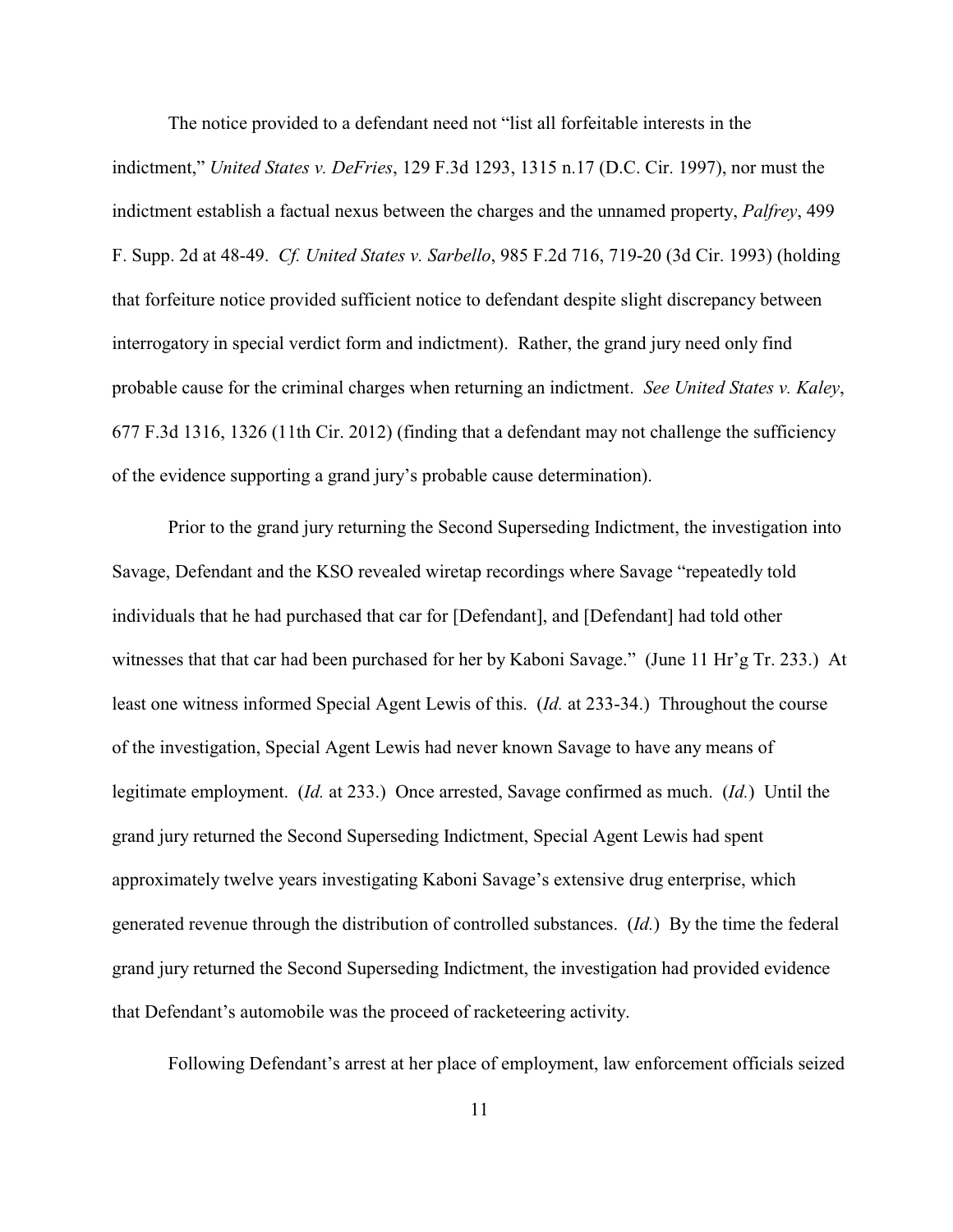Defendant's automobile and impounded it at federal facilities. (*Id.*) Based on the Second Superseding Indictment's allegations of a RICO conspiracy, the inclusion of a Notice of Forfeiture, which alerted Defendant that she would forfeit the proceeds of the RICO enterprise, and the Government's evidence reflecting that Defendant's automobile was a proceed of the RICO enterprise, it is clear that the seizure of Defendant's automobile was lawful.

## *2. The Search of Defendant's Automobile Was Lawful*

The next inquiry is whether law enforcement officials exceeded the permissible bounds of an inventory search when searching the center console of Defendant's automobile. Defendant alleges that law enforcement conducted their search for investigative purposes, later labeling it as an inventory search in justification.

An inventory search of seized property is not a "totally mechanical" procedure. *Mundy*, 621 F.3d at 290; *see also Florida v. Wells*, 495 U.S. 1, 4 (1990) (arguing same). To ensure inventory searches are not "a ruse for a general rummaging in order to discover incriminating evidence," the searches must be performed using "standardized procedures." *United States v. Lopez*, 547 F.3d 364, 370 (2d Cir. 2008) (citing *Wells*, 495 U.S. at 4). "The requirement that inventory searches be conducted according to such criteria or routine strikes a balance between the government's legitimate interests in such searches and the owner's legitimate expectation of privacy in the contents of the seized vehicle." *Salmon*, 944 F.2d at 1120 (internal citations and footnotes omitted). Standardized procedures limit law enforcement officials in two important ways: first, they create limitations on whether to search a seized vehicle; and second, they create reasonable boundaries for the search of the automobile. *Id.* Law enforcement "policy and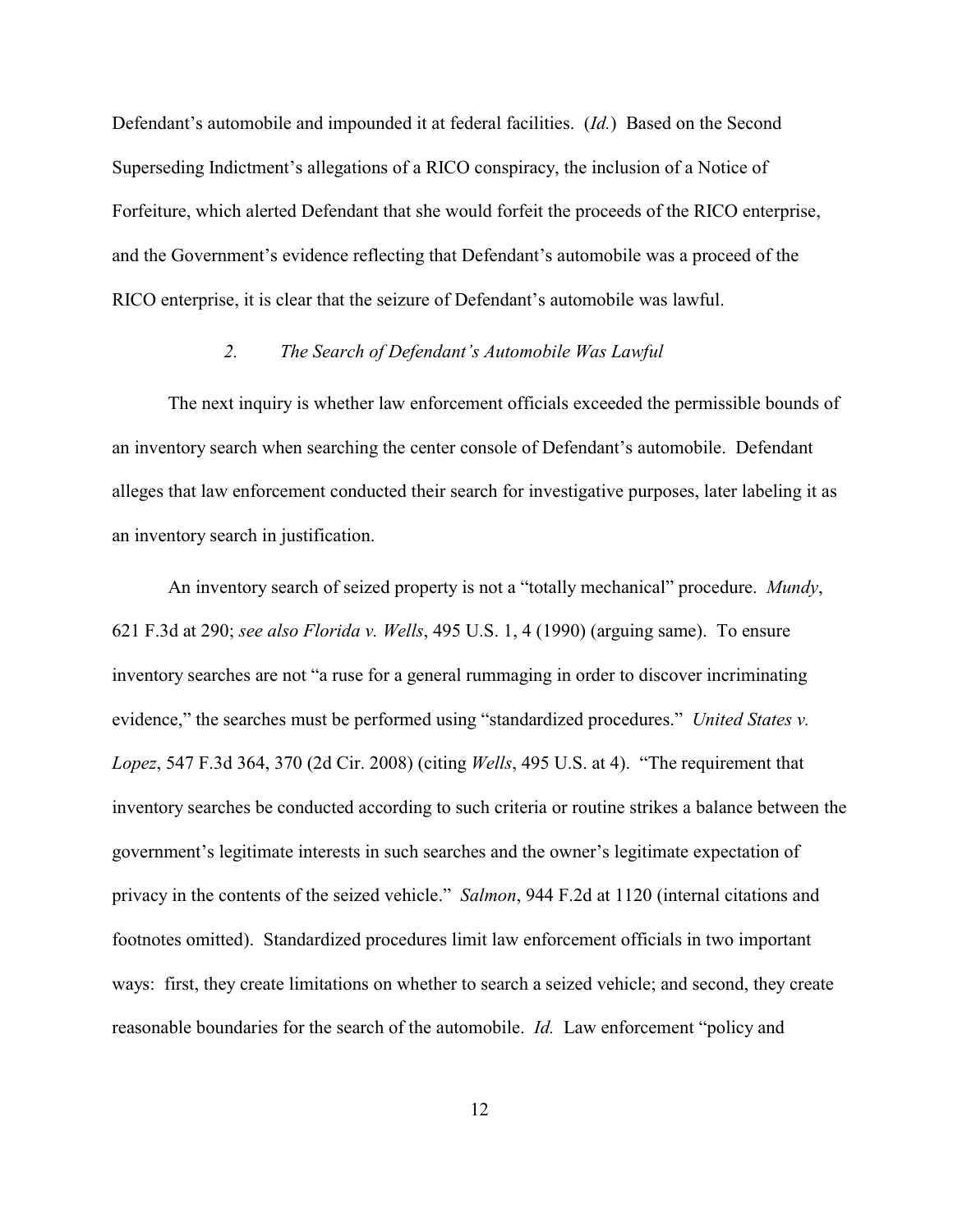procedure need not be formally written so long as it is standardized, consistently applicable in like situations, and complied with by the investigating officer in a particular case." *United States v. Felder*, No. 07-540, 2008 WL 2051967, at \*4 (E.D. Pa. May 13, 2008).

With regard to the decision to search Defendant's vehicle, Special Agent Lewis testified that inventory searches of forfeited vehicles are non-discretionary. (June 11 Hr'g Tr. 235.) The inventory search policy is in place, in part, because the FBI is taking responsibility for the automobile and wants to ensure that every piece of property within the automobile is tracked to avoid potential liability. (*Id.* at 234.) Similarly, the FBI performs these searches for safety purposes. (*Id.*) Based upon the FBI's policy to search every forfeited vehicle, we are satisfied that the decision to search Defendant's forfeited vehicle was proper. *See Salmon*, 944 F.2d at 1121 (finding sufficient testimony concerning pre-existing police department policy to search all seized vehicles); *Frank*, 864 F.2d at 1003 (finding sufficient pre-existing unwritten policy to search each forfeited automobile); *United States v. Kordosky*, 921 F.2d 722, 723 (7th Cir. 1991) (same).

In performing an inventory of Defendant's vehicle, Special Agent Parks searched and recovered relevant evidence from the center console of the vehicle. (June 11 Hr'g Tr. 236.) The center console is a closed container. *United States v. White*, No. 06-377, 2007 WL 2407290, at \*4 (E.D. Pa. Aug. 17, 2007) ("[T]he term 'container . . . denotes any object capable of holding another object. It thus includes closed or open glove compartments, consoles, or other receptacles located anywhere within the passenger compartment, as well as luggage, boxes, bags, clothing, and the like.'") (quoting *New York v. Belton*, 453 U.S. 454, 460 (1981)).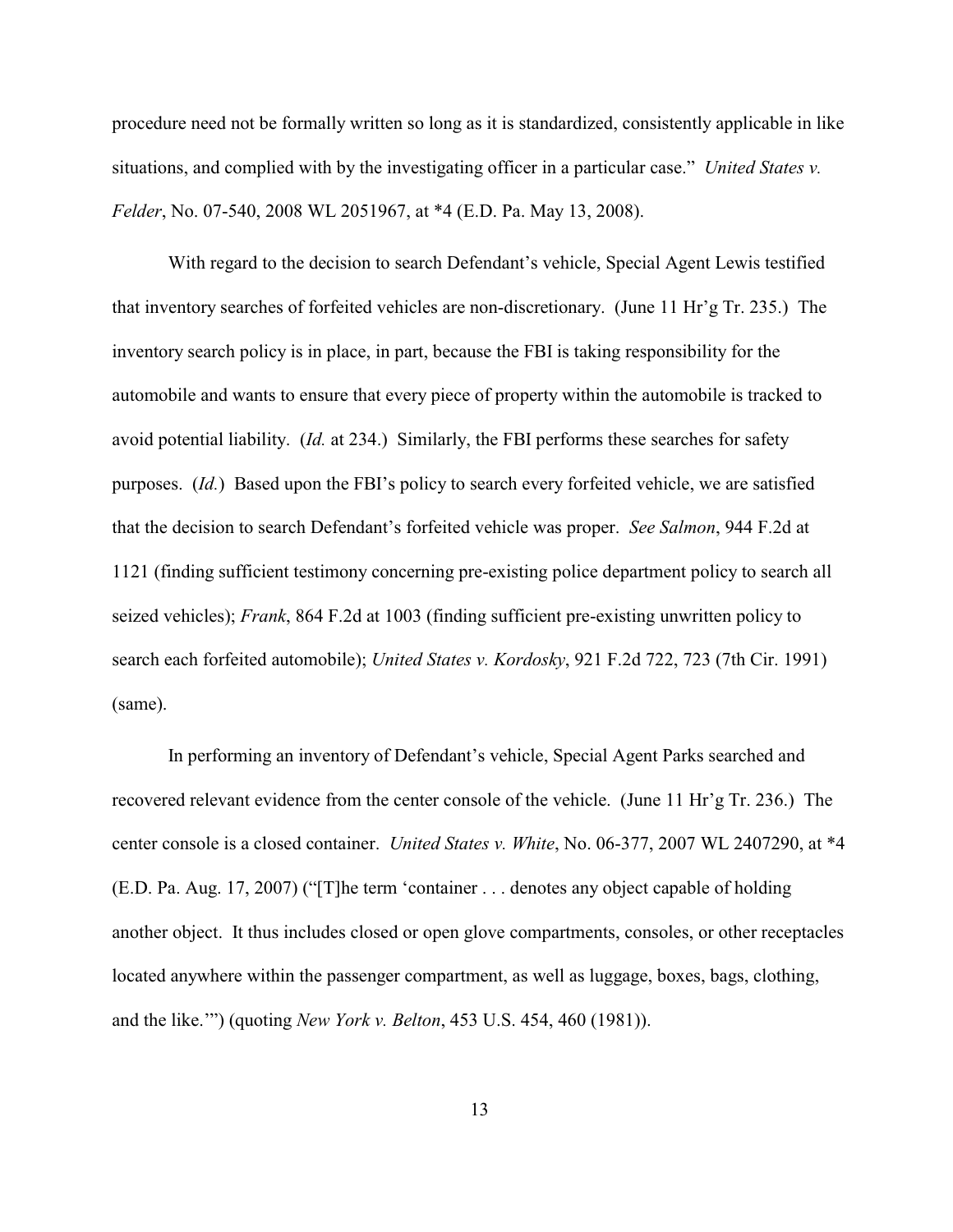Defendant cites *Florida v. Wells* and *United States v. Salmon* in support of her position. In *Florida v. Wells*, the Supreme Court found unlawful a search performed by the Florida Highway Patrol of a suitcase located in the trunk of an impounded vehicle. *Wells*, 495 U.S. at 2, 4. Suppression was necessary where the Florida Highway Patrol lacked any policy on the opening of closed containers located in a seized automobile. *Id.* at 4-5. Similarly, in *United States v. Salmon*, the Third Circuit Court of Appeals invalidated a search of a gym bag in the trunk of a vehicle seized for forfeiture pursuant to involvement in a narcotics transaction. *Salmon*, 944 F.2d at 1118, 1121. Once again, the lack of any articulated policy regarding the scope of the search of a seized vehicle, particularly involving closed containers, made the search unlawful. *Id.* Neither *Wells* nor *Salmon* inhibit law enforcement officials from searching closed containers as long as the Government puts forth evidence of standard protocol regarding the scope of an appropriate inventory search. *See United States v. Bansal*, 663 F.3d 634, 664 (3d Cir. 2011) (finding that search was a proper inventory search as it was conducted pursuant to standardized DEA procedures); *see also Illinois v. Lafayette*, 462 U.S. 640, 648 (1983) ("[W]e hold that it is not 'unreasonable' for police, as part of the routine procedure incident to incarcerating an arrested person, to search any container or article in his possession, in accordance with established inventory procedures.").

During the suppression hearing, Special Agent Lewis provided testimony regarding FBI policy on inventory searches. When specifically questioned about the bounds of an investigative search pursuant to FBI policy, Special Agent Lewis testified that there is no limit as to where an agent may look, as the vehicle owner's property can be found in any portion of the automobile. (*Id.* at 275.) The Government's policy is reasonable and makes perfect sense.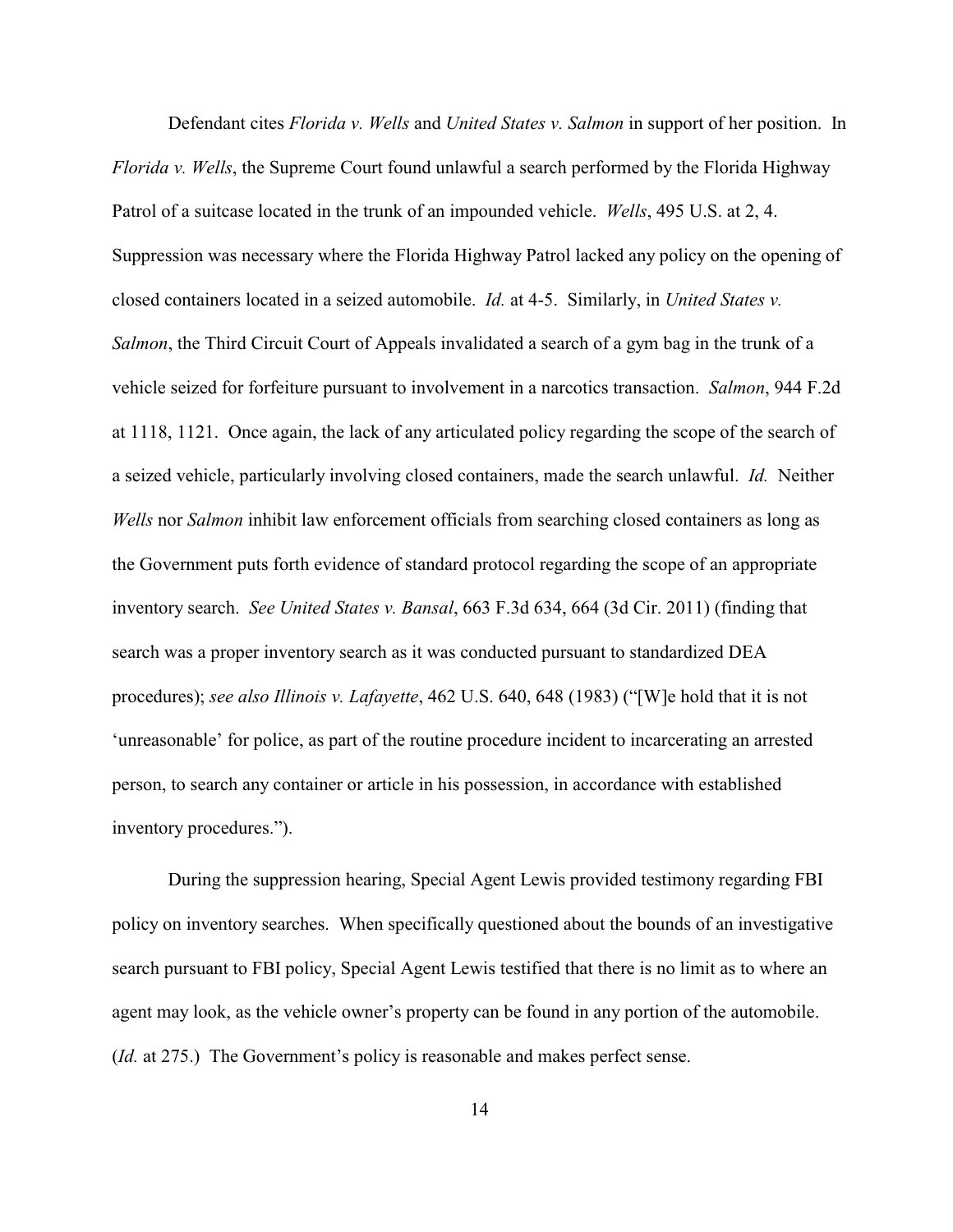We are satisfied that Special Agent Parks's inventory search of Defendant's automobile was lawful. Even though the FBI policy was described by Special Agent Lewis in general terms, this case is easily distinguished from *Wells* and *Salmon*, where there was a complete absence of evidence with regard to the relevant law enforcement officials' protocol on the scope of inventory searches. We are satisfied that the center console of Defendant's vehicle is an area where items of value or danger might be found, and that Special Agent Parks's search of that area was reasonable and consistent with the FBI's policy to search the entire automobile. *See United States v. Wilson*, 938 F.2d 785, 789-90 (7th Cir. 1991) (finding policy requirement of searching the "contents" of a vehicle to encompass closed containers); *see also Mundy*, 621 F.3d at 292 ("Though the PPD Live Stop Policy does not contain magic words relating specifically to closed containers, its reference to 'any . . . personal property of value' sufficiently regulated the scope of a permissible inventory search . . . ."); *United States v. Thompson*, 181 F. App'x 246, 247 (3d Cir. 2006) (finding lawful search of center console pursuant to policy that provided for the inventory of the entire vehicle).

Accordingly, the search of Defendant's automobile was lawful, and the evidence obtained from the search of the center console of the vehicle – the paper listing witness names and addresses, the letter to Dawud Bey, the information pertaining to Defendant's purchase of a firearm, and the philly.com article – was obtained pursuant to a lawful search.

#### **B. The Search of Defendant's Apartment Was Pursuant to a Valid Warrant**

Defendant contends that with or without the evidence obtained from Defendant's vehicle, there was no probable cause to search Defendant's apartment and the evidence recovered therein should be suppressed. To that end, Defendant advances three principal arguments: (1) the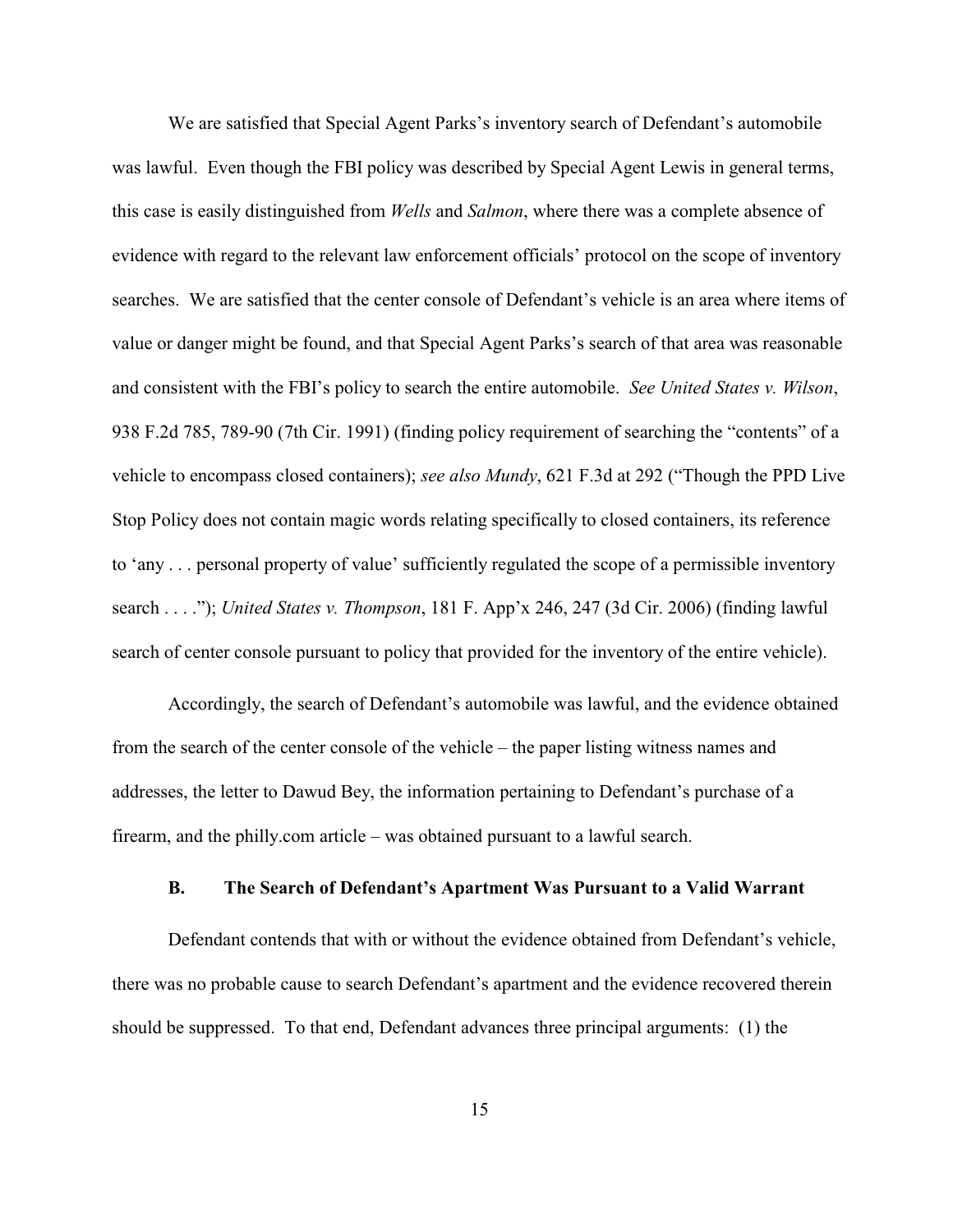evidence obtained from the search of Defendant's automobile should be suppressed and stricken from Special Agent Lewis's Affidavit as fruit of the poisonous tree; (2) the evidence in Special Agent Lewis's Affidavit was stale; and (3) Special Agent Lewis's Affidavit contained knowing, intentional, or reckless material misrepresentations and omissions. We reject each of these arguments.

As an initial matter, we note that "[w]hen faced with a challenge to a magistrate's probable cause determination, a reviewing court must remember that its role is limited. It is not to conduct a *de novo* review. Rather it simply ensures that probable cause existed." *United States v. Jones*, 994 F.2d 1051, 1055 (3d Cir. 1993) (citing *Illinois v. Gates*, 462 U.S. 213, 238-39 (1983)). The magistrate need only have a substantial basis to conclude that a search would uncover relevant evidence. *United States v. Tehfe*, 722 F.2d 1114, 1117 (3d Cir. 1983) (citing *Gates*, 462 U.S. at 235)). "This does not mean that reviewing courts should simply rubber stamp a magistrate's conclusions; it does require the application of a common sense standard." *Tehfe*, 722 F.2d at 1117 (citing *United States v. Ventresca*, 380 U.S. 102, 108, 109 (1965)).

## *1. The Evidence Recovered From Defendant's Car Was Not Fruit of the Poisonous Tree*

Defendant claims that the FBI's search of Defendant's vehicle was a pretextual investigatory search, which uncovered evidence that should be suppressed and struck from the Affidavit that served as the basis for Magistrate Judge Angell's issuance of a Search Warrant for Defendant's apartment. *See United States v. Molt*, 444 F. Supp. 491, 499 (E.D. Pa. 1978) (citing *Wong Sun v. United States*, 371 U.S. 471 (1963)) (holding that unlawful warrantless seizure rendered subsequent search and seizure pursuant to a warrant unlawful as fruit of the poisonous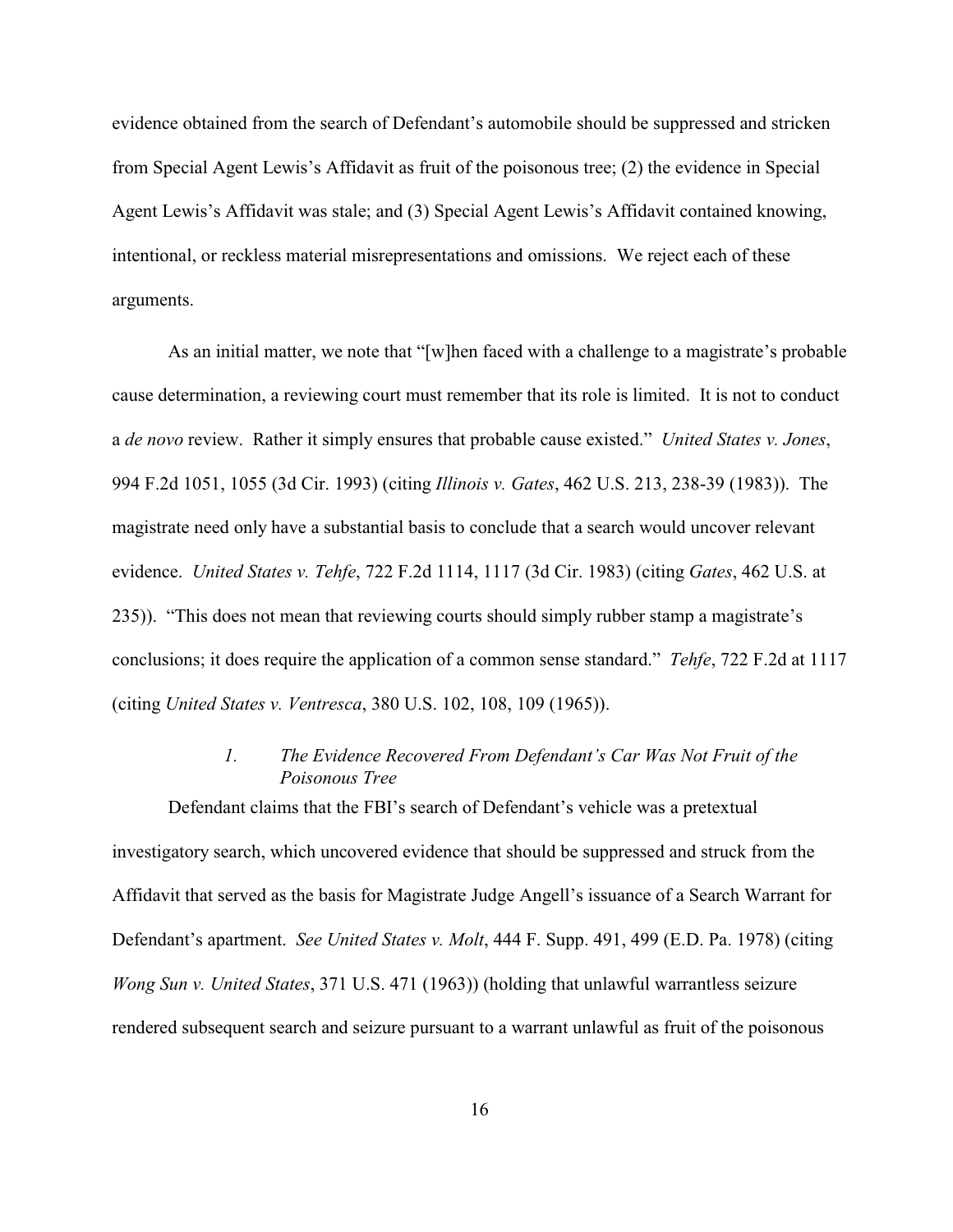tree). As discussed above, the warrantless inventory search of Defendant's vehicle, which, in part served as the basis for Special Agent Lewis's Affidavit, was lawful. Accordingly, the evidence obtained from Defendant's apartment was not the fruit of the poisonous tree.

#### *2. The Evidence in the Affidavit Was Not Stale*

"Probable cause to search exists where information suggests that the items sought will be in the location searched." *United States v. Marranca*, 98 F. App'x 179, 181 (3d Cir. 2004). When considering whether to issue a search warrant, a magistrate must consider that "[t]he likelihood the evidence sought is still in place depends on a number of variables, such as the nature of the crime, of the criminal, of the thing to be seized, and of the place to be searched." *United States v. Greene*, No. 07-120, 2008 WL 2246923, at \*3 (E.D. Pa. June 2, 2008) (citing *United States v. Harris*, 482 F.2d 1115, 1119 (3d Cir. 1973)). Where, as here, an affidavit alleges an ongoing criminal enterprise involving a pattern of criminal activity, "the passage of time between the occurrence of the facts set forth in the affidavit and the submission of the affidavit loses significance." *United States v. Urban*, 404 F.3d 754, 774 (3d Cir. 2005) (finding request for authorization of hidden cameras timely where misconduct was a routine practice over a number of years). While "direct evidence linking the place to be searched to the crime is not required for the issuance of a search warrant," *United States v. Conley*, 4 F.3d 1200, 1207 (3d Cir. 1993), probable cause creating a nexus between the suspected criminal activity and the place to be searched may be inferred. *United States v. Hodge*, 246 F.3d 301, 305 (3d Cir. 2001) (citing *Jones*, 994 F.2d at 1051).

Here, Special Agent Lewis drafted a twenty-page Affidavit, which detailed the history of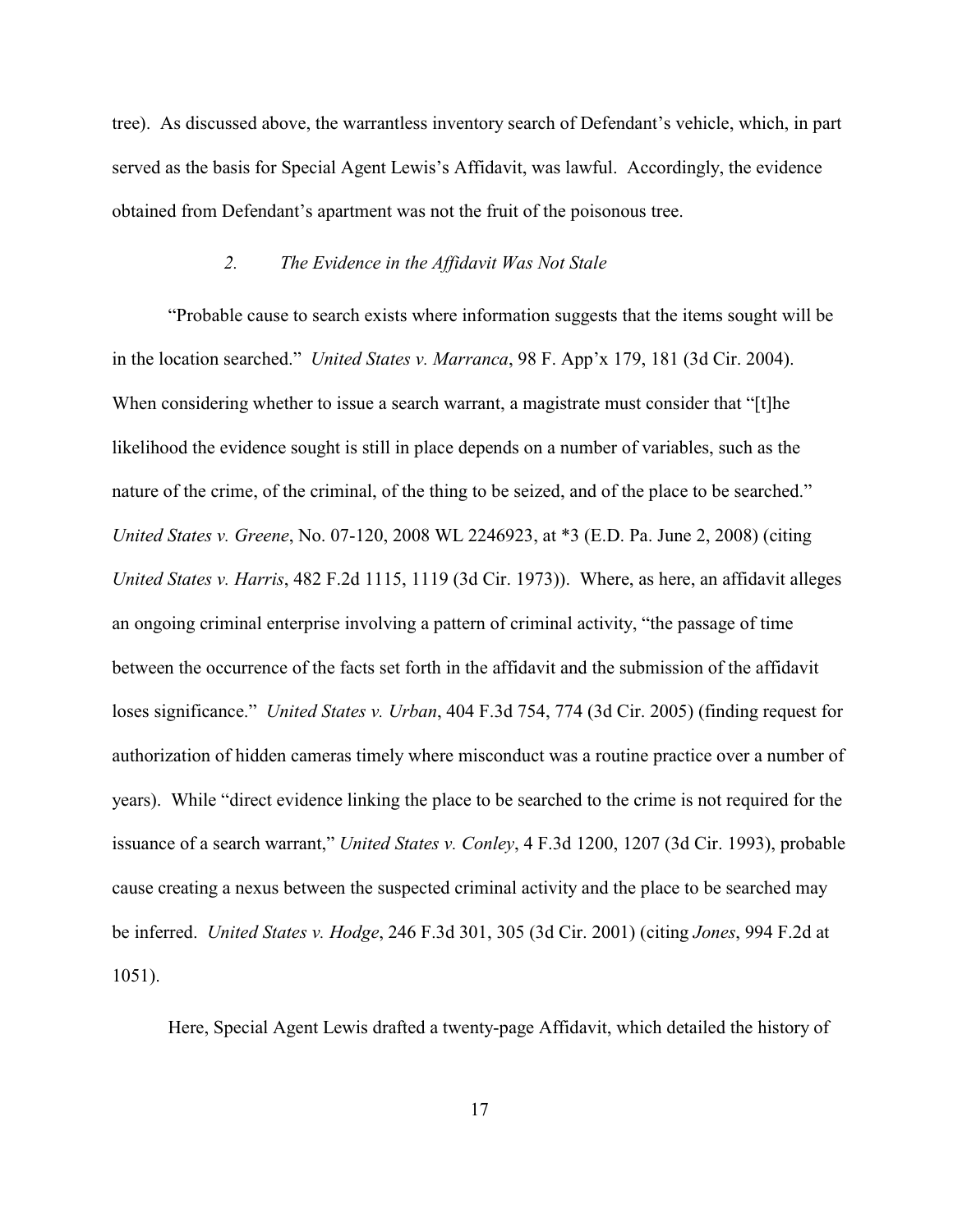the KSO investigation and provided information regarding the evidence recovered from the search of Defendant's vehicle. (Def.'s Suppression Mot. Ex. B. at ¶ 3.) In so doing, Special Agent Lewis cited the ongoing fourteen-year pattern of conduct of drug distribution, violence, witness intimidation, and witness retaliation, much of which was specific to Defendant. (*Id.*) Special Agent Lewis informed the magistrate that Defendant had confirmed the presence of a handgun in a safe in her apartment the day prior. (*Id.* at ¶ 15.) Special Agent Lewis's Affidavit highlighted the evidence recovered from the search of Defendant's vehicle, including the paper with witness names and addresses, the letter from Dawud Bey, a co-conspirator whom Savage suspected of being a confidential witness and whom Savage had threatened as recently as April 2010, paperwork related to Defendant's purchase of a firearm, and a philly.com article, published on June 20, 2004, about a plea agreement involving Craig Oliver in the 2005 federal drug conspiracy case against Savage. (*Id.* at ¶¶ 17-19.) The Affidavit discussed the October 9, 2004 arson murders of witness Coleman's family. (*Id.* at ¶ 9.) The Affidavit also apprised the magistrate of the March 17, 2011 discovery by U.S. Bureau of Prison officials of printouts in Savage's prison cell, which detailed incarcerated cooperating witnesses' identifications and locations. (*Id.* at ¶ 19.)

The Search Warrant commanded the FBI to seize records, notes, and documents related to witnesses and informants and their families, electronic media related to the same, evidence pertaining to the ownership and/or occupancy of the premises, and Defendant's handgun. (Def.'s Suppression Mot. Ex. A.)

We reject Defendant's assertion that the information provided was stale. The evidence set forth in Special Agent Lewis's Affidavit reflected a continuing pattern of criminal conduct meant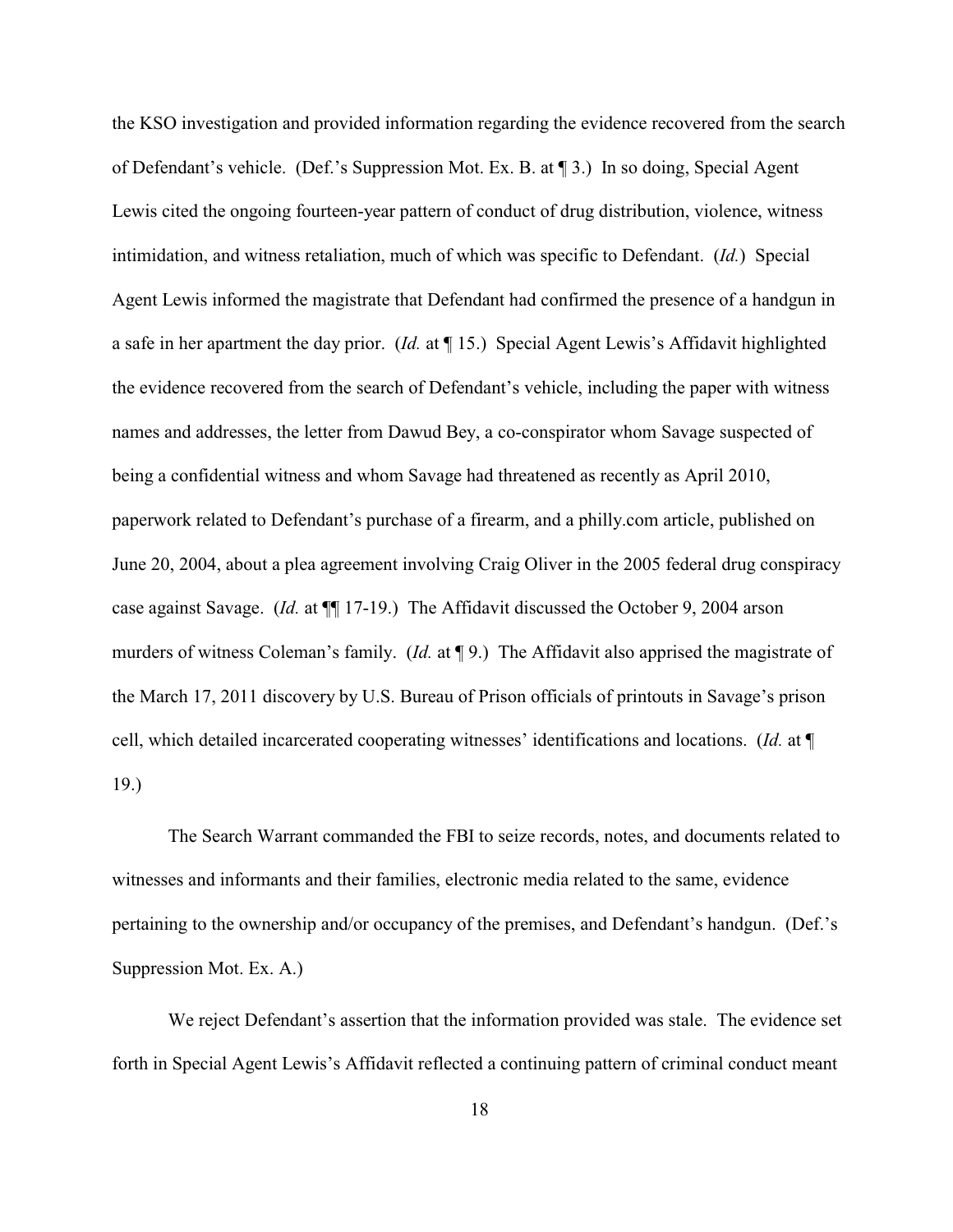to support the KSO. Similarly, the Affidavit informed the magistrate of the ongoing investigation into witness intimidation and witness retaliation. In light of the history of the KSO investigation, the ongoing review of witness intimidation and witness retaliation, the evidence lawfully obtained from Defendant's vehicle the day prior, and Defendant's statement about her gun being located in her home, we find that the magistrate had sufficient timely information creating a substantial basis to believe that relevant evidence would be found in Defendant's apartment.

## *3. Defendants Failed to Highlight Any Material Misrepresentations or Omissions*

Defendant concludes that Special Agent Lewis's Affidavit contained material misrepresentations and omissions, which were made knowingly and intentionally, or with a reckless disregard for the truth. While Defendant raises this serious allegation, she fails to point to any specific misrepresentations or omissions. Instead, Defendant merely claims that the misrepresentations and omissions pertain to "information concerning the items allegedly seized in the 2005 Altima." (Def.'s Suppression Mot. 9.) "To mandate an evidentiary hearing, the challenger's attack must be more than conclusory and must be supported by more than a desire to cross-examine. There must be allegations of deliberate falsehood or of reckless disregard for the truth, and those allegations must be accompanied by an offer of proof." *Franks v. Delaware*, 438 U.S. 154, 171 (1978); *see also United States v. Heilman*, 377 F. App'x 157, 178 (3d Cir. 2010) (finding defendant failed to meet the minimum threshold for a *Franks* hearing when defendant did not offer any examples of material misrepresentations or omissions in affidavit).

Defendant has clearly failed to highlight a single misrepresentation or omission. Accordingly, Defendant's Request for a *Franks* hearing is denied.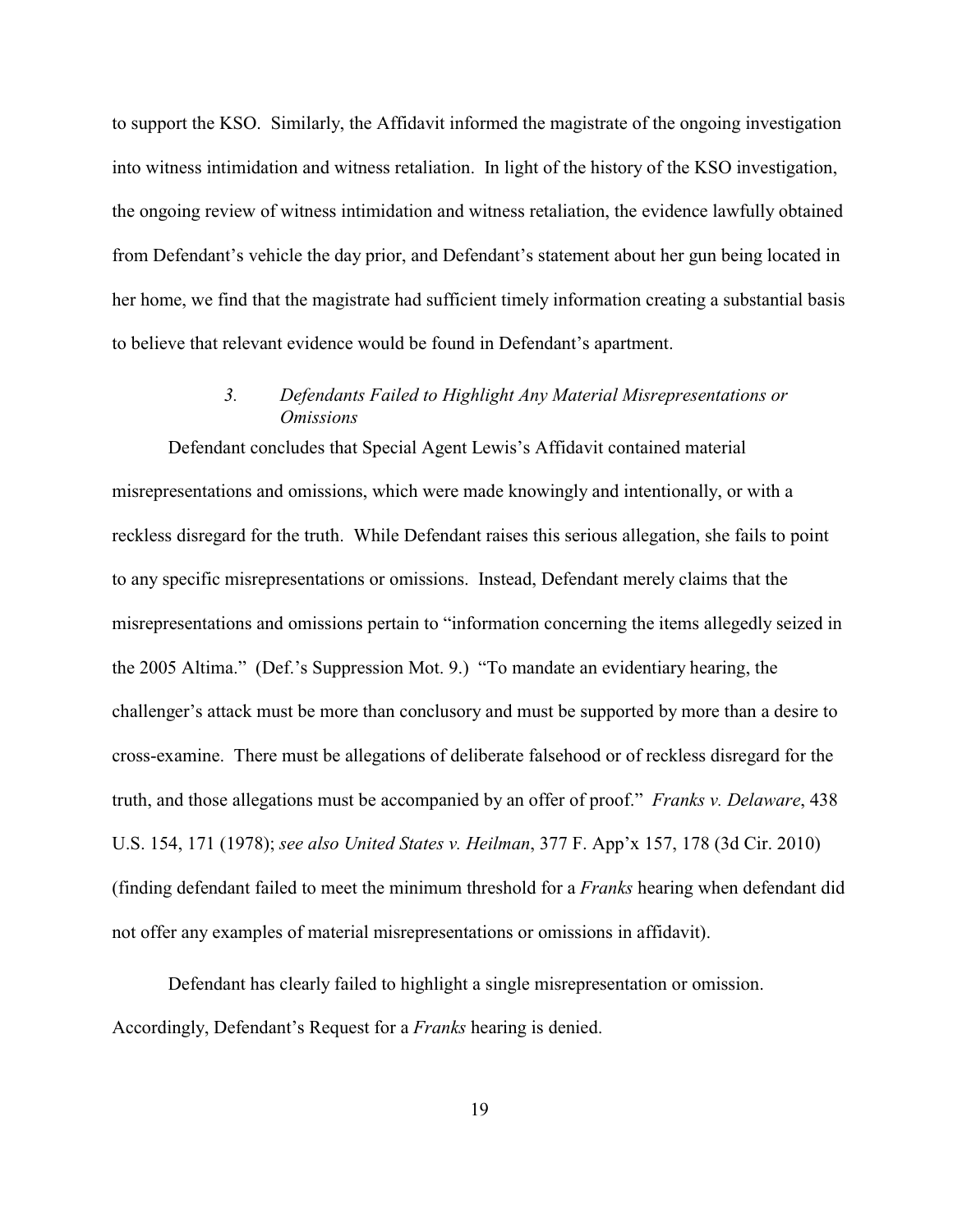# **IV. CONCLUSION**

For the foregoing reasons, Defendant's Motion to Suppress Physical Evidence Seized from Defendant's Residence and Automobile and Defendant's Request for a *Franks* Hearing will be denied.

An appropriate Order follows.

**BY THE COURT:**

 $CS/H$ 

**\_\_\_\_\_\_\_\_\_\_\_\_\_\_\_\_\_\_\_\_\_\_\_\_\_ R. BARCLAY SURRICK, J.**